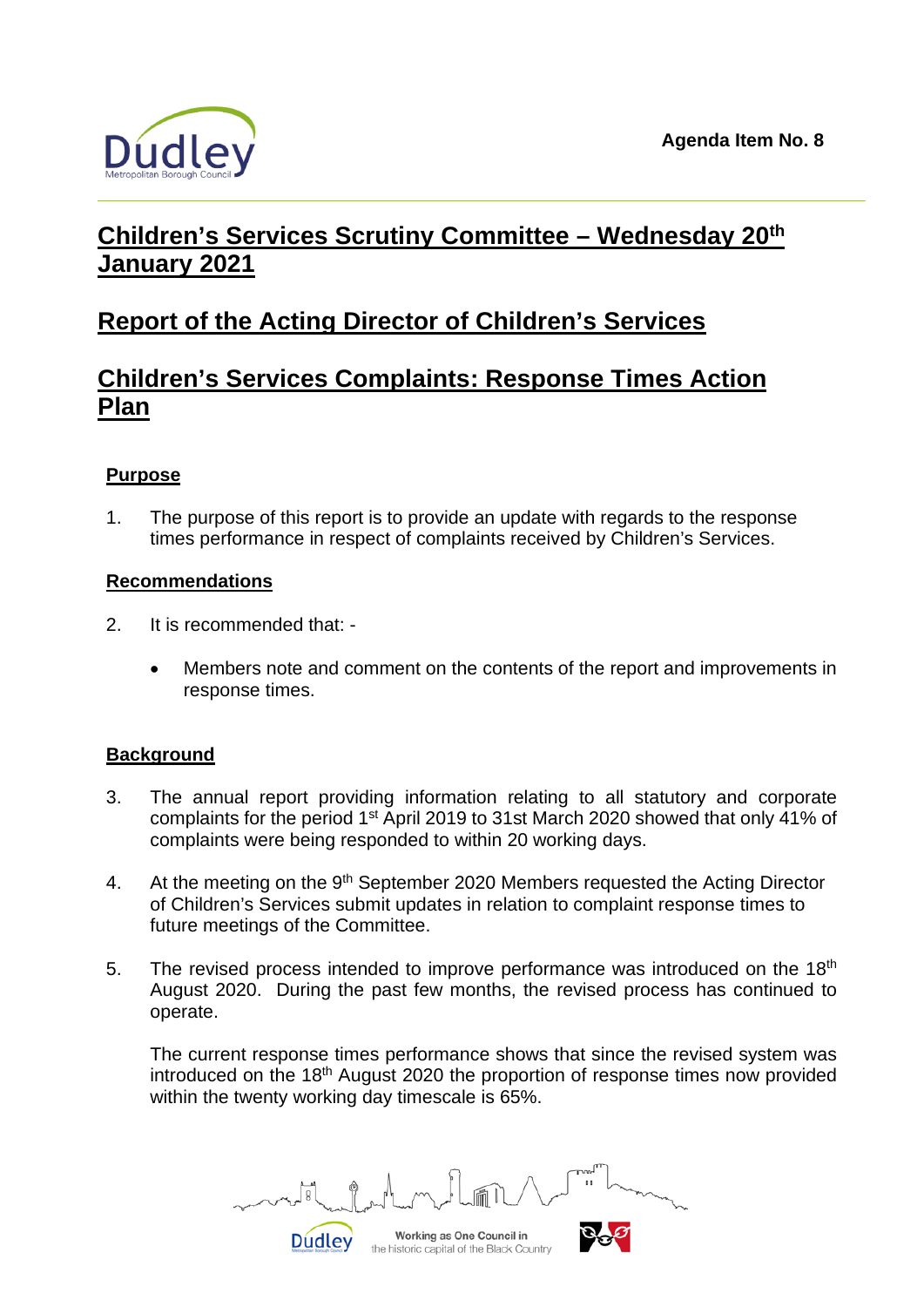This shows an improvement on the 41% for the 2019/20 period.

However, it is accepted that work must continue to further improve these figures and regular performance updates continue to be provided to senior managers.

- 6. With regards to those complaints that exceeded timescales since the 1st April 2020. The main reasons for these delays were:
	- Other work pressures 53% (24 cases) of all overdue cases were as a result of this reason.
	- Staff Absence 16% (7 cases) of all overdue cases were as a result of this reason.
	- Complex Cases 13% (6 cases) of all overdue cases were as a result of this reason

The majority of the cases that were as a result of Other work pressures occurred in the Court and Care Management Teams which due to the nature of their work will always attract the most complaints.

Senior managers will be looking into what additional supports can be added to support this service area.

7. Additionally, to further supplement the work already on going to improve performance, workshops will be conducted on an ongoing basis for managers covering the complaints process and roles and responsibilities.

This work is being carried out in conjunction with the Centre for Professional Practice who are also developing an audit tool which will ensure that a sample of complaints will be analysed on a regular basis with regards to not only the timeliness of responses but also the quality of responses. Key findings will then be shared with the service.

8. Efforts have also been made to obtain benchmarking data from other Councils who are part of the West Midlands Complaints Officer Group. From the limited feedback received it appears that response times performance varies, ranging from 50% to 73% with regards to Children's Services complaints being responded to within 20 working days.

It should be noted that the most recent improved performance appeared to be by Sandwell. After further discussion with staff at Sandwell it was found that process changes along very similar lines as those introduced in August were implemented almost a year ago and performance improved from around 50% to 73%.

However, it was clear from their feedback that improvements were not immediate but achieved by constant application of the process, but more importantly senior managements detailed involvement in the process. This is also the core element to the process recently introduced in Dudley.

Working as One Council in the historic capital of the Black Country

**Dudley**